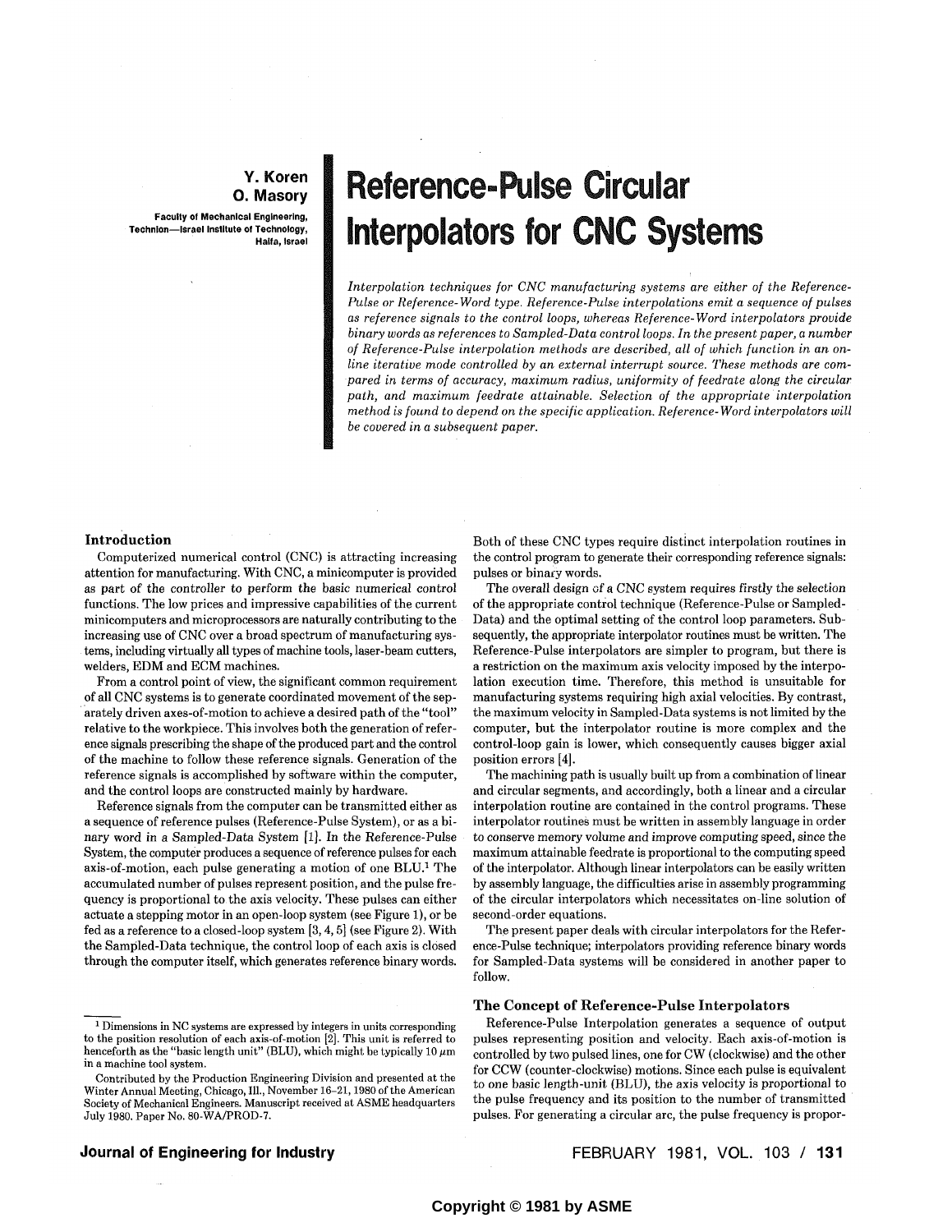



tional to  $sin(\omega t)$  and  $cos(\omega t)$  for the X-axis and Y-axis, respectively.

All Reference-Pulse interpolations are based upon an iterative technique controlled by an adjustable interrupt clock. At each interrupt, a single iteration of the routine is executed, which in turn can provide an output pulse. The relationship between the required feedrate V (the velocity of the X-Y table) and the interrupt frequency  $F$  in circular motions is given by:

$$
F = \frac{N}{L} V \tag{1}
$$

where  $L$  is the arc length in BLU's,  $N$  is the number of iterations (or interrupt pulses) to complete the arc, and V is given in BLU's/sec. The maximum feed-rate is proportional to the maximum attainable interrupt rate, which in turn depends on the execution time of the algorithm.



 $(1)$ Software DDA method;

 $(2)$ **Stairs Approximation method;** 

 $(3)$ Direct Search method

It will be shown that each of these methods has a typical  $N/L$  value and therefore requires a different setting of  $F$ .

# **Software DDA Method**

The digital differential analyzer (DDA) method is an interpolation procedure which was developed for use in hardware interpolators (3, 6, 7]. The method requires successive additions in order to create new interpolated points, and is therefore ideally suited to assembly language simulation. The rate of additions in the hardware interpolator is controlled by a high frequency clock. In order to adapt the clock frequency to a permitted interrupt rate, the software interpolator requires some modification, essentially in the definition of register length [8]. The register length is adapted to each segment of the workpiece, which for a circular arc is equal to the radius  $R$ .

The flow-chart of the algorithm for generating the circle in Fig. 3 is given in Fig. 4. It can be seen that the DDA algorithm requires only



132 / VOL. 103, FEBRUARY 1981

**Transactions of the ASME**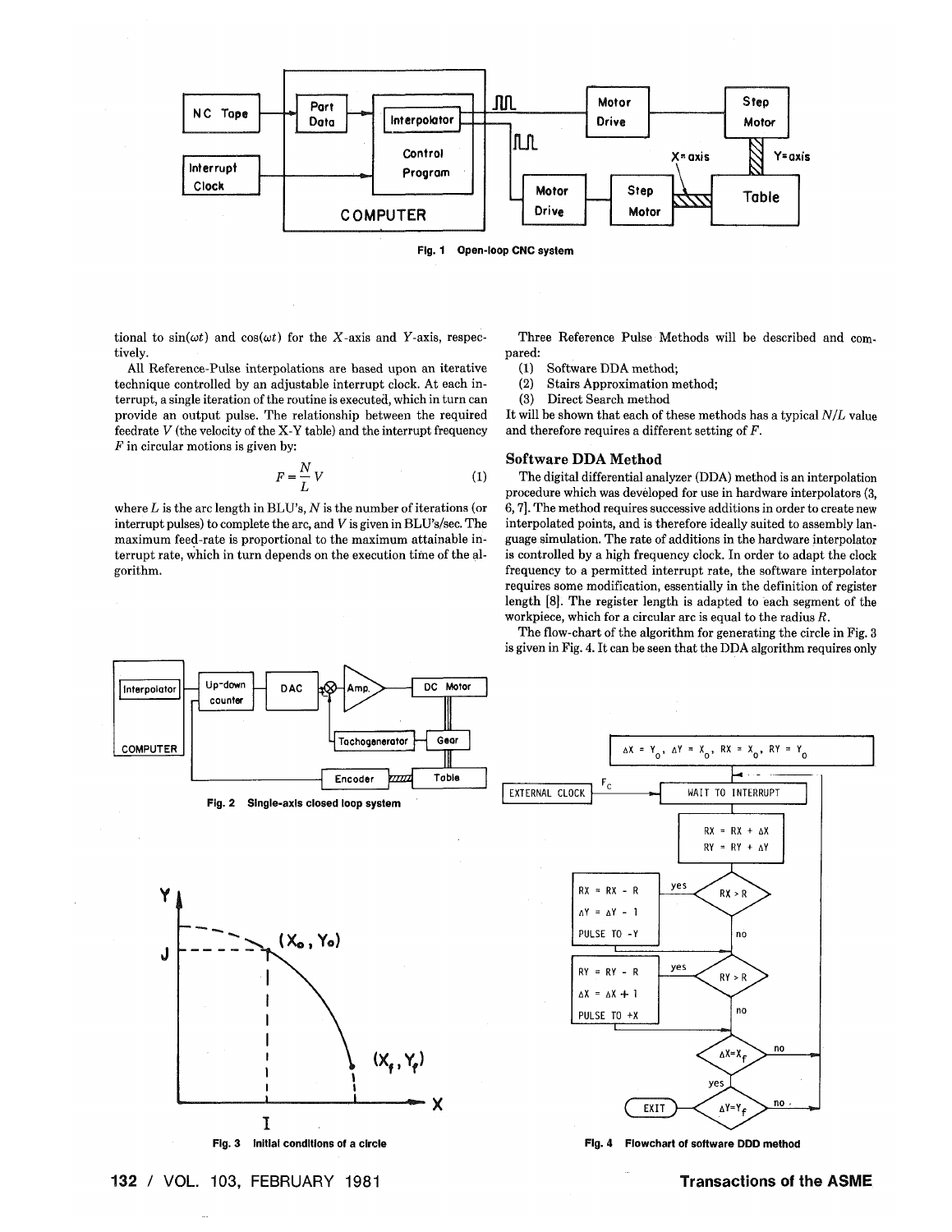

**Fig. 5 Circle generated by the Stairs Approximation method** 

basic assembler instructions: addition, subtraction, comparison, etc. However, the comparison of the contents of *RX* or *R Y,* with the radius *R* can cause some difficulty. The radius is not given explicitly in the ATC format [2] and must be calculated from the initial values of  $X<sub>o</sub>$ and  $Y_o$  (denoted as *I* and *J* in reference [2]). Employing the exact formula requires the use of a Floating Point Unit (FPU) to calculate i the radius from:

$$
R = \sqrt{X_0^2 + Y_0^2}
$$

In order to eliminate the necessity of a FPU, *R* might be determined by the approximation

$$
R = \max (X_o, Y_o) + \frac{1}{2} \min (X_o, Y_o)
$$
 (2)

which is derived by assembly language. The implementation of this approximation results in an error of less than 11%. This error only decreases the feedrate without affecting the accuracy of the algorithm. Alternatively, the radius can be added explicitly to the part-data program on the perforated tape. However, the circle accuracy is slightly affected by the initial conditions *ofRX* and *RY.* Note that inserting the initial values as  $RX = X_o$  and  $RY = Y_o$  is preferred to setting the registers initially to zero.

As is seen from Fig. 4, the routine includes a comparison of the contents of *RX* and *R Y* to *R.* In the worst case, *RX* or *R Y* is equal to  $(2R - 1)$ . Therefore, in an *n*-bit computer with one bit reserved for the sign, the maximum allowable radius is:

$$
R_{\text{max}} = 2^{n-2} - 1 \tag{3}
$$

The number of iterations required to complete a quarter of a circle with a software DDA is given by [8]:

$$
N = (\pi/2)R\tag{4}
$$

Since the number of iterations is identical to the length of the arc in BLU's, the interrupt pulse frequency F must be equal to the required velocity *V* given in BLU's/sec (see equation (1)). This feature is especially useful for providing acceleration or deceleration along the axis-of-niotion.

The DDA method has been applied in a CNC system using an HP-2100 computer [8, 9]. The circular interpolator routine occupied  $40$  words of 16-bit, with a maximum execution time of 74 usec per iteration. This enables a maximum feedrate of approximately 13000 BLU's/sec  $(8 \text{ m/min with a BLU} = 0.01 \text{ mm})$  when using the HP-2100 as the CNC computer.

# **Stair s Approximation Method**

The Stairs Approximation Method (known also as the Incremental Interpolator) is based on proceeding along the circular arc by BLU step increments either in the *X-* or in the Y-direction [7,10], as shown

in Fig. 5. To illustrate its operation, assume that upon completing *k*  iterations the point  $(X_k, Y_k)$  is reached. The algorithm requires the determination of a variable *Dk* given by

$$
D_k = X_k^2 + Y_k^2 - R^2 \tag{5}
$$

The stepping policy to be used depends on the sign of  $D_k$ , as well as on the required direction of motion (CW or CCW) and the quadrant of the circle. For example, consider a CW motion in the first quadrant. The Stairs Approximation method is executed as follows:

(a) If  $D_k < 0$  (the point is within the circle), one step in the  $+X$  direction is performed.

(b) If  $D_k > 0$  (the point is outside the circle), one step in the  $-Y$ direction is performed.

The case  $D_k = 0$  is included in one of the above cases. Upon completing a step, the value of *X* or *Y* is updated, and the algorithm proceeds until reaching the final point  $(X_f, Y_f)$ . The stepping policy for the eight possible cases (four quadrants and two directions) is given in Table 1.

The stepping algorithm contains a small number of simple arithmetic operations, with a small storage requirement. The number of iterations to be executed, which is relatively large, is given by

$$
N = |X_o - X_f| + |Y_o - Y_f| \tag{6}
$$

where  $(X_o, Y_o)$  are the coordinates of the initial point. Therefore, the number of iterations required to generate a quarter of a circle is *N = 2R,* where *R* is given in BLU's. In order to obtain the required velocity *V* in BLU's/sec, the iterations are executed at a frequency *F* calculated by equation (1):

$$
F = \frac{2R}{\pi R/2} V = \frac{4V}{\pi}
$$
 (7)

The factor  $\pi$  in equation (7) causes some computational difficulties

Although the algorithm is simple, the execution of equation (5) requires a multiplier, which may be a disadvantage. Moreover, the computer word must contain the value of  $R^2$ , which in practice means operating with double-precision, or even triple-precision. The maximum permitted radius with double-prescision is given by:

$$
R_{\text{max}} = \sqrt{2^{2n-1} - 1} \simeq \sqrt{2} \, 2^{n-1} \tag{8}
$$

In order to offset these unattractive features, improvements of the algorithm were developed [11, 12,13] which are shown here for one case from Table 1 (CW direction, first quadrant). By adding one more index, equation (5) for the Improved Stairs method can be rewritten as:

$$
D_{i,j} = X_i^2 + Y_j^2 - R^2 \tag{9}
$$

where *i* and *j* are the number of steps accomplished in the *X-* and Y-direction, respectively. Upon executing an additional step in the X-direction, equation (9) becomes

$$
D_{i+1,j} = (X_i + 1)^2 + Y_j^2 - R^2 = D_{i,j} + 2X_i + 1 \tag{10}
$$

**Table 1 Stepping policies in generating circles** 

| No.              | Quadrant | Direction                                                                    | D < 0                               | D>0                                                |
|------------------|----------|------------------------------------------------------------------------------|-------------------------------------|----------------------------------------------------|
| 3<br>5<br>6<br>8 |          | СW<br><b>CCM</b><br>СW<br><b>CCM</b><br>СW<br><b>CCM</b><br>СW<br><b>CCW</b> | $+X$<br>÷۲<br>+١<br>-Х<br>- 7<br>+Χ | $\mathbf{v}$<br>-х<br>+χ<br>$+Y$<br>+X<br>-х<br>÷٧ |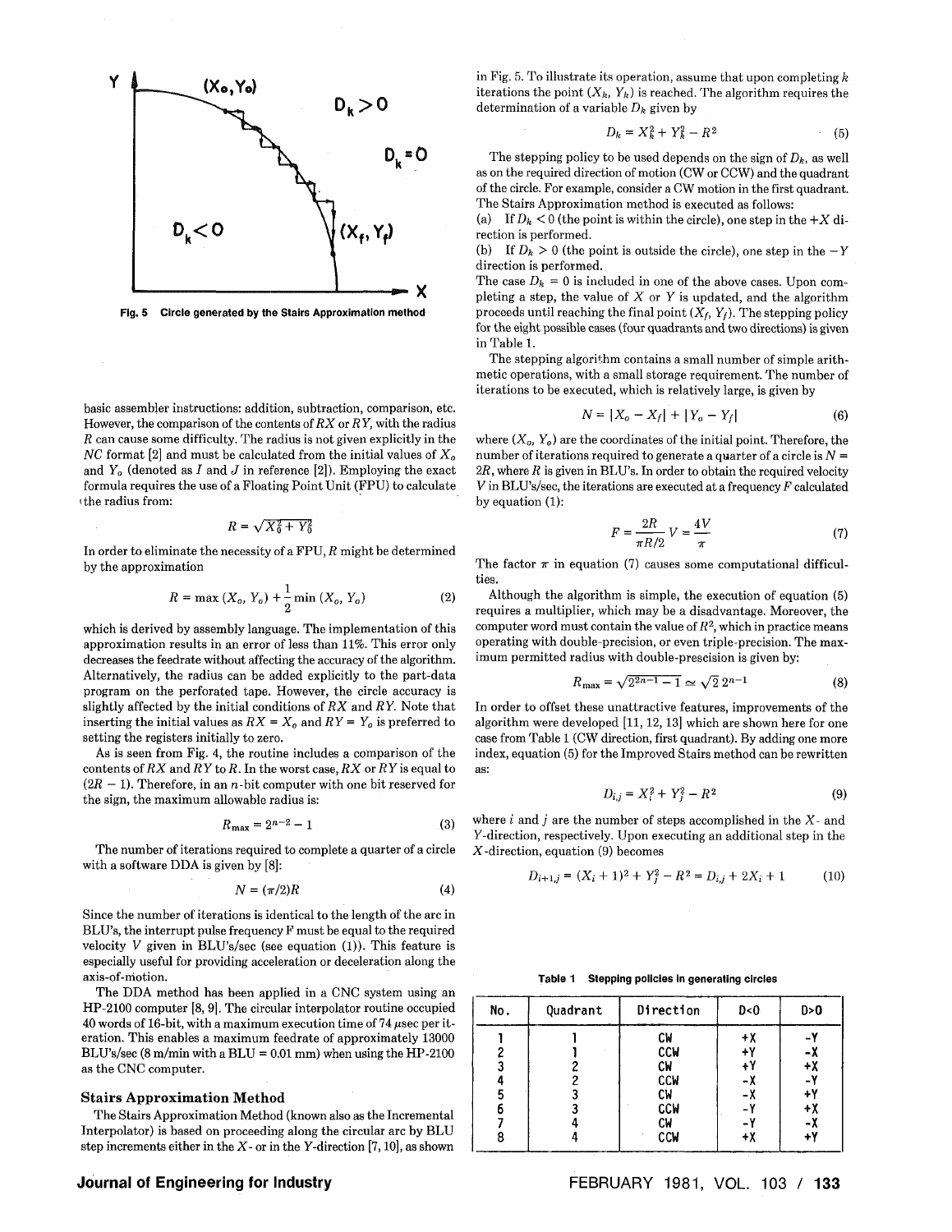

**Fig. 6 Flowchart of the Stairs Approximation method** 

Defining

$$
\Delta X_i = 2X_i + 1 \tag{11}
$$

Equation (10) now becomes

$$
D_{i+1,j} = D_{ij} + \Delta X_i \tag{12}
$$

In the next step in the X-direction, *D* is increased to

$$
D_{i+2,j} = D_{i+1,j} + \Delta X_{i+1}
$$
 (13)

where

$$
\Delta X_{i+1} = 2X_{i+1} + 1 = 2(X_i + 1) + 1 = \Delta X_i + 2 \tag{14}
$$

Similarly, the iterative equations for steps in the Y-direction are

$$
D_{i,j+1} = D_{i,j} + \Delta Y_j \tag{15}
$$

$$
\Delta Y_{j+1} = \Delta Y_j + 2 \tag{16}
$$

where

$$
\Delta Y_j = -2Y_j + 1\tag{17}
$$

The initial conditions for equations (14) and (16) are derived from (11) and (17):

$$
\Delta X_o = + 2X_o + 1 \tag{18a}
$$

$$
\Delta Y_o = -2Y_o + 1\tag{18b}
$$

To summarize, the Improved Stairs Method is executed as follows: at each iteration the determination of a single variable, *D,* is required. The new *D* is evaluated from the previous *D* and an increment  $\Delta X$ or  $\Delta Y$ , which is calculated simply by an additional instruction according to equations (14) or (16). Since the multiplication is eliminated, the computation speed is increased. Furthermore, the maximum contents of a word are now  $2R + 1$ , rather than  $R^2$ . Therefore, the maximum radius expressed in an  $n$ -bit word is

$$
R_{\text{max}} = 2^{n-2} - 1 \tag{19}
$$

The accuracy obtained (1 BLU) as well as number of iterations and the interrupt clock frequency *Fc* given again by equations (6) and (7).

134 / VOL. 103, FEBRUARY 1981 **Transactions of the ASME** 

A flowchart of the Improved Stairs Method is given in Figure 6.  $Q_h$ a PDP-8 computer with a double-precision word [13], it occupied  $80$ (12 bit) words and had an execution time of 60  $\mu$ sec per iteration.

### **Direct Search Method**

One drawback of the Stairs Approximation Method and its various modifications is that the axes-of-motion do not move simultaneously so that more iterations are required to produce the circle than with the DDA technique. Furthermore, the basis for selecting an interpo. lated point is not related to any error criteria. By contrast, the Direct Search Method (DSM) is an optimization policy which is based upon searching in three directions for the minimum path error  $[14, 15]$ , The DSM applies the calculation strategy of the Improved Stairs Method but permits simultaneous motion of both axes, which consequently results in an interpolated circle closer to the required one.

The DSM is based upon evaluating the term  $D_{i,j}$  in equation (9) which is proportional to the radial error  $E_{i,j}$  [14]:

$$
D_{i,j} \simeq (2R)E_{i,j} \tag{20}
$$

Therefore, it is only necessary to test the value of  $D_{i,j}$  rather than *Eij.* 

The strategy at each step proceeds by evaluating the variable  $D_{i,j}$ which is defined in equation (9), at three points. The choice of these which is defined in equation (9), at three points. The choice of these points depends upon the quadrant and the direction-of-motion as given in Table 1. For the case of CW motion to produce an arc in the first quadrant, three trials are made to determine the direction of motion for the smallest error. In the first trial, a value of 1 BLU i<sup>s</sup> added to the coordinate  $X_i$  and the corresponding value  $D_{i,j}$  is calculated according to equation 10. With the second trial, 1 BLU is subtracted from  $Y_i$  (with  $X = X_i$ ) and the corresponding  $D_{i,i}$  is obtained. For the final trial, 1 BLU is added to and subtracted from  $X_i$ and  $Y_j$ , and a third value of  $D_{i,j}$  is obtained. The three  $\left|D_{i,j}\right|$  values are compared in order to find the one giving the least error. The actual stepping is then performed in the appropriate direction and  $D_i$ ,  $\Delta X$ and/or  $\Delta Y$ , are updated. The flowchart of the DSM for CW motion, in the first quadrant is shown in Fig. 7.

The DSM method is more accurate than the methods described above. The maximum error with this method is only  $\frac{1}{2}$  BLU. The number of iterations to produce a quarter of a circle is  $N = \sqrt{2R}$  which is approximately 30% less than with the Stairs Approximation Method and 10% less than with the DDA Method. The maximum radius which can be obtained is the same as with the Stairs method and is given by equation (19). The interrupt frequency is calculated from equation (1):

$$
F = \frac{2\sqrt{2}}{\pi} V \tag{21}
$$

# **Improved Direct Search Method**

The largest value of *DX* or *DY,* according to equations (11) and (17) is  $2R + 1$ , which limits the maximum permitted radius with the DSM method to the value given by equation (19). In order to increase the allowable radius, equations (11) and (17) are divided by 2, resulting in new definitions for  $\Delta X$  and  $\Delta Y$ :

$$
\Delta X_i = X_i; \quad \Delta Y_j = Y_j \tag{22}
$$

(The residue of  $\frac{1}{2}$  cannot be expressed when assembly language is used.) As a consequence, equations (14) and (16) become:

$$
\Delta X_{i+1} = \Delta X_i + 1 \tag{23a}
$$

$$
\Delta Y_{j+1} = \Delta Y_j + 1 \tag{23b}
$$

The maximum value of the new  $\Delta X$  and  $\Delta Y$  is only R. Therefore, the maximum radius which can be expressed by an  $n$ -bit word is:

$$
R_{\text{max}} = 2^{n-1} - 1 \tag{24}
$$

In order to avoid the accumulation of the residue  $\frac{1}{2}$  which has been neglected in equation (22) at each step, the following policy is used: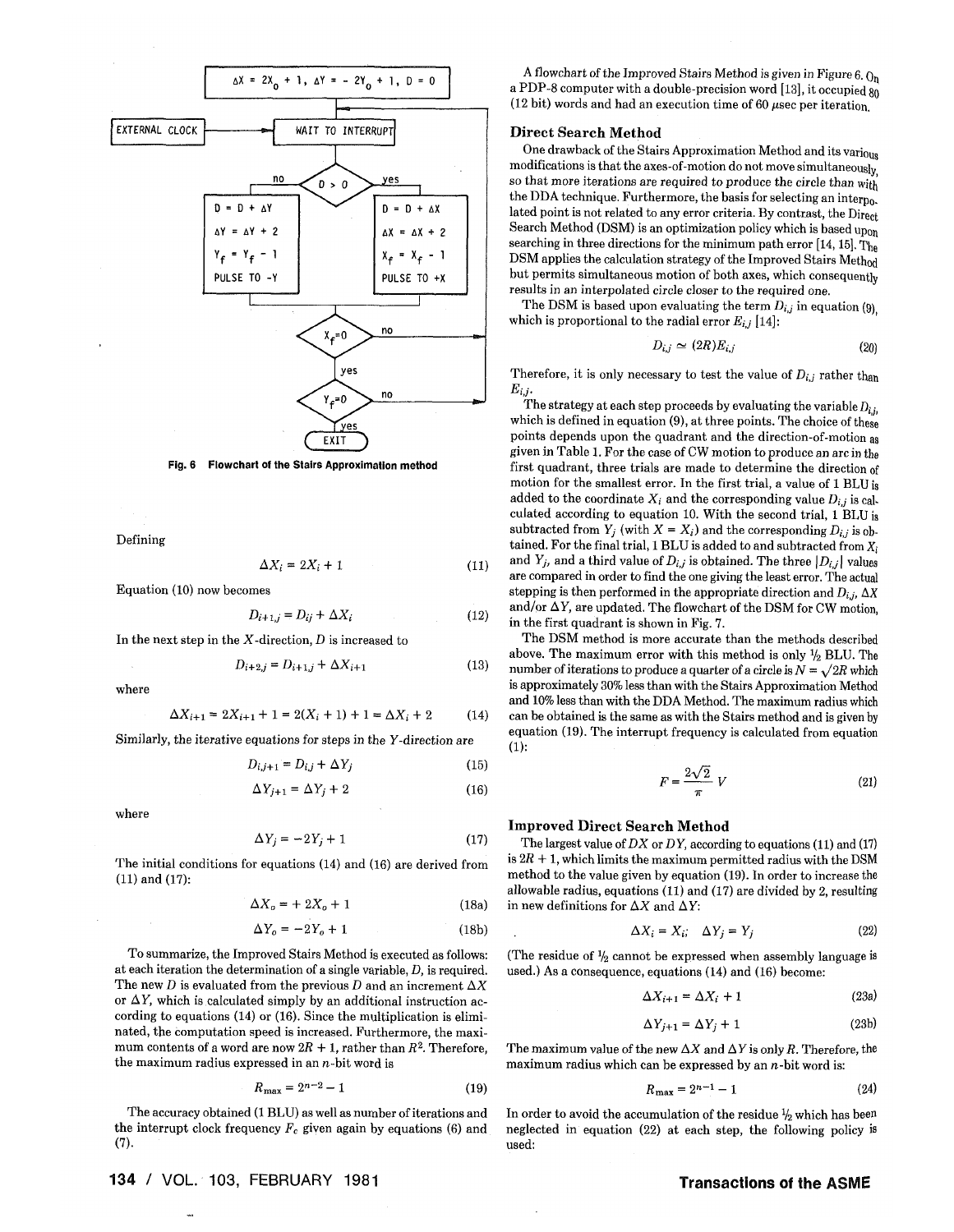

**Fig. 7 Flowchart of the Direct Search method** 

(a) If a simultaneous motion of both axes is carried out, add 1 to  $D_{i,j}$ .

(b) If a single axis motion is performed, add  $1$  to  $D_{i,j}$  every second iteration in which the policy is employed.

As a result of this policy the maximum radial error remains  $\frac{1}{2}$  BLU. The number of iterations required to produce a quarter of a circle and the interrupt frequency *F* also remain as with the Direct Search Method.

# **Selection of Interpolation Method**

Four Reference-Pulse interpolation methods for CNC systems have been described. In this section these methods are compared in order to provide a basis for selecting the appropriate interpolation method for a particular application.

Some features of the various algorithms are summarized in Table 2. It can be seen that the maximum radius that can be obtained with the Improved DSM is about twice as big as with the other methods with a maximum radial error of only *<sup>l</sup>k* BLU. However this feature is significant only with single-word programming (16-bit word) and does not impose a practical limitation on the system performance in other cases. For example, a system with a resolution of  $BLU = 0.01$ mm using the Improved DSM on a 16-bit minicomputer permits a maximum radius of  $0.01 \times 2^{15} \approx 328$  mm, while with the other methods the maximum radius is only 164 mm. If however a doubleword technique  $(n = 32)$  is used, the allowable radii are  $2 \times 10^7$  mm and 10<sup>7</sup> mm, respectively, which greatly exceed practical requirements.

In many manufacturing systems the overriding factor in selecting the interpolation method may be the uniformity of feedrate along the circular path. In a laser-beam cutter, for example, the feedrate prescribes the kerf (width-of-cut) and consequently, feedrate variations along the path also affect the accuracy of the produced part. The

Table 2 Comparison of reference pulses Interpolators

| Method                 | $R_{\text{max}}+1$ | $E_{\rm max}$ | Ń                | v                                 | $v_{\rm max}$ | $v_{min}$ |
|------------------------|--------------------|---------------|------------------|-----------------------------------|---------------|-----------|
| <b>DDA</b>             | $2^{n-2}$          |               | $\frac{\pi}{2}R$ | F                                 | F             | F         |
| Stairs                 | $2^{n-2}$          | 1             | 2R               | $(\pi/4)$ F                       | P             | (1/2)F    |
| <b>DSM</b>             | $2^{n-2}$          | ħ             | $\sqrt{2}R$      | $\langle \pi/2\sqrt{2} \rangle F$ | $\sqrt{2}$ F  | F         |
| Improved<br><b>DSM</b> | $2^{n-1}$          | ħ             | $\sqrt{2}R$      | $(\pi/2\sqrt{2})r$                | 72г           | F         |

feedrate along the path is obtained from equation (1):

$$
V = \frac{L}{N}F
$$
 (25)

where L is the length of the arc  $\alpha$  given by  $L = \alpha R$ , and N is the number of iterations to complete the arc  $\alpha$  and is given in Table 2 for a quarter of a circle. The average feedrate  $\overline{V}$  for a quarter circle has been calculated for the various methods and is also given in Table 2.

The DDA Method is based upon the solution of differential equations, so the feedrate along the path is expected to be constant. With the other methods, however, big variations can occur along the circular path. The biggest difference in the feedrate is between the circular segments in which  $X \simeq Y$  and  $X \simeq 0$ ;  $Y \simeq R$  (or alternatively,  $X =$  $R$ ;  $Y = 0$ ).

In the neighborhood of  $(X \simeq 0; Y \simeq R)$  both the Stairs and DSM methods will produce at each iteration a pulse in the  $X$ -direction only, with the length of the path (in BLU's) equal to the number of iterations. In this case, according to equation (25),  $V = F$ . In percentage this feedrate for a quarter circle is 27% greater than the average in the Stairs method and 10% smaller than the average in the Direct Search Method. On the contrary, in the neighborhood of  $X = Y$  the Stairs method will produce a pure "staircase" shape (see Fig. 5), namely, a pulse in  $X$ , then a pulse in  $Y$ , etc. As a consequence, the length of the corresponding arc (in BLU's) is  $L \simeq N/\sqrt{2}$ , and according to equation (25) a feedrate of  $V = F/\sqrt{2}$  is generated, which is the minimum and 10% below the average. By contrast, in the same region the DSM generates its maximum feedrate. At  $X \simeq Y$  this method produces at each iteration a pulse in *X* and a pulse in Y simultaneously, and therefore the generated path is  $\sqrt{2}$  BLU per iteration and the maximum feedrate is  $\sqrt{2}F$ , which is 27% greater than the average. These results are also included in Table 2.

The maximum feedrate which can be achieved by a system may be another factor in selecting an interpolation method. For example, a digital plotter requires fast interpolation while the uniform velocity may not be required. The maximum allowable feedrate  $\overline{V}_{\text{max}}$  is proportional to the maximum interrupt frequency *F* which can be provided. This frequency depends upon the computing speed of the algorithm, or

$$
F_{\text{max}} = 1/T_i \tag{26}
$$

where  $T_i$  is the time required to execute one iteration. This time depends on the interpolation method and on the computing speed of the CNC computer.

In order to compare the computing speed of the various methods, they were programmed in assembly language by the same programmer on a PDP-11/40 minicomputer. The results are shown in Table 3. The iteration time is calculated by totaling the execution times of the individual instructions in the interpolation routine. Multiplying the iteration time by the number of iterations required to complete a quarter of a circle gives the quarter-circle execution time which is inversely proportional to the maximum obtainable feedrate in the system. In order to double-check the results, the total time duration of the generated pulses for a quarter circle with different radii was measured directly. Both tests were in agreement.